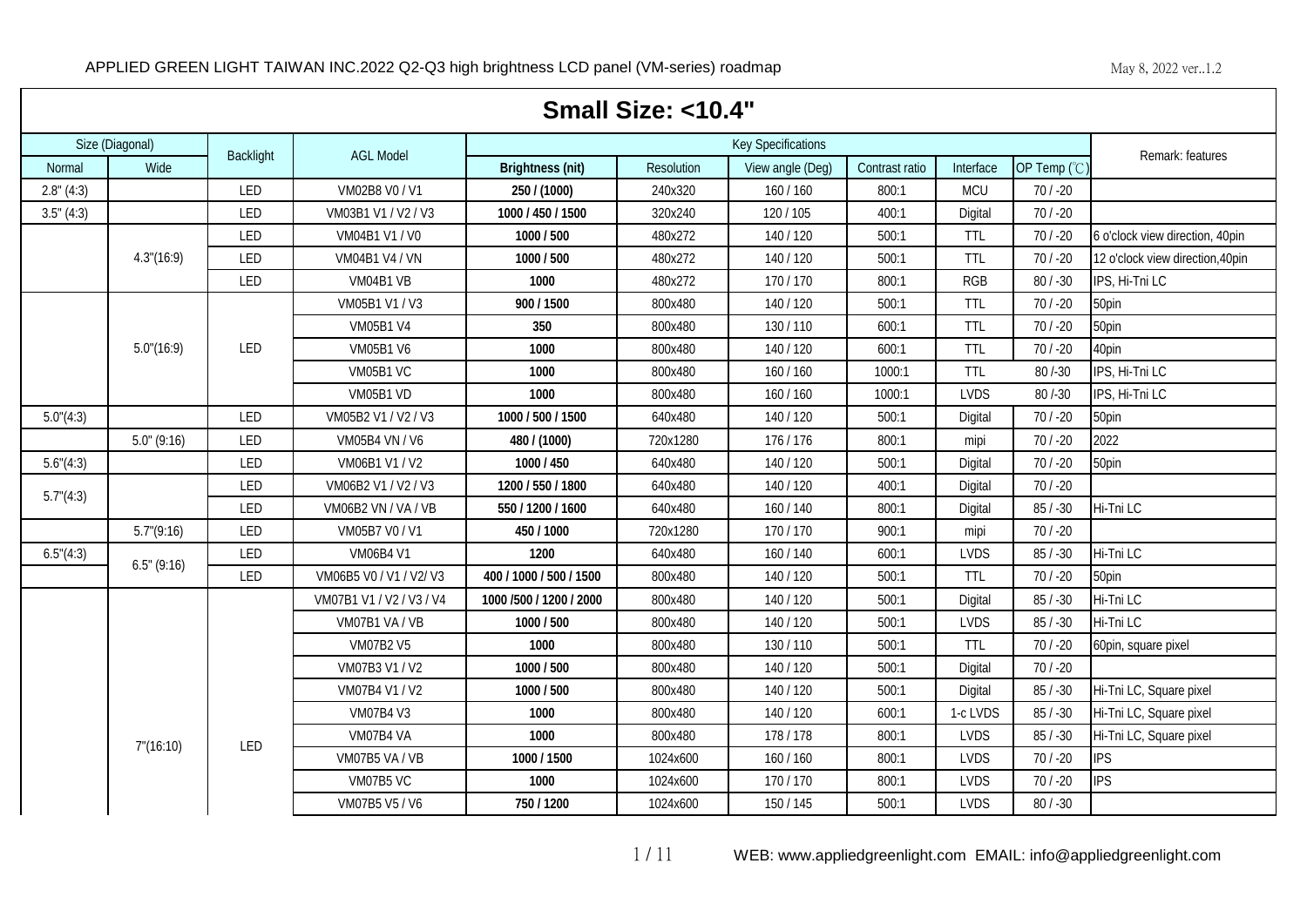|                    |             |     | VM07B5 V7 / VN           | 1000 / 500               | 1024x600  | 150/145   | 700:1  | 1-c LVDS    | $70/ -20$  |                            |
|--------------------|-------------|-----|--------------------------|--------------------------|-----------|-----------|--------|-------------|------------|----------------------------|
|                    |             |     | VM07B5 VA / VB           | 1000 / 1500              | 1024x600  | 160/160   | 800:1  | <b>LVDS</b> | $70/ -20$  | 40-pin LVDS / IPS          |
|                    |             |     | VM07B5 VC                | 1000                     | 1024x600  | 170/170   | 800:1  | <b>LVDS</b> | $70/ -20$  | <b>IPS</b>                 |
|                    |             |     | VM07B6 V5 / V6 / V7 / V9 | 800 / 1300 / 500 / 800   | 1280x800  | 178/178   | 800:1  | <b>LVDS</b> | $70/ -20$  | <b>MVA</b>                 |
|                    | 8''(16:9)   | LED | VM08B4 V1 / V2 / V3 / V4 | 1600 / 2000 / 1000 / 500 | 800x480   | 140/120   | 500:1  | <b>LVDS</b> | $85 / -30$ | Hi-Tni LC                  |
|                    |             |     | VM08B4 VA/VB/VC/VD       | 1600 / 2000 / 1000 / 500 | 800x480   | 140/120   | 500:1  | <b>RGB</b>  | $85 / -30$ | Hi-Tni LC                  |
|                    | 8'(16:9)    | LED | <b>VM08B8 V2</b>         | 1000                     | 1024x600  | 170/170   | 800:1  | <b>LVDS</b> | $70/ -20$  | 40pin FPC type             |
|                    | 8''(10:16)  | LED | VM08BA V0 / V1 / V2      | 460 / 800 / 1500         | 1200x1920 | 170/170   | 900:1  | mipi        | $60/ -10$  | Portrait mode, IPS         |
|                    |             |     | VM08B1 V7 / V8           | 500 / 1000               | 800x600   | 140/120   | 500:1  | Digital     | $70/ -20$  |                            |
| 8''(4:3)           |             | LED | VM08B1 VA / VB           | 500 / 1000               | 800x600   | 140/120   | 500:1  | <b>LVDS</b> | $70/ -20$  | Built-in driver            |
|                    |             |     | VM08B6 V1 / V2           | 700 / 1200               | 1024x768  | 160 / 160 | 1000:1 | <b>LVDS</b> | $70/ -20$  | <b>XGA</b>                 |
|                    |             |     | VM08B6 V6 / VN           | 1000 / 500               | 1024x768  | 170/170   | 1200:1 | <b>LVDS</b> | $70/ -20$  | <b>XGA</b>                 |
|                    |             |     | VM08B2 V2 / V3           | 1000 / 1600              | 800x600   | 160/140   | 600:1  | 1-c LVDS    | $85/ - 30$ | Hi-Tni LC                  |
|                    |             |     | VM08B3 V1 / V3           | 1000 / 450               | 800x600   | 150/130   | 600:1  | <b>TTL</b>  | $70/ -20$  |                            |
| $8.4^{\circ}(4:3)$ |             | LED | VM08B5 V1 / V2           | 1000 / 1500              | 800x600   | 140/130   | 500:1  | 1-c LVDS    | $70/ -20$  |                            |
|                    |             |     | <b>VM08B7 V1</b>         | 1000                     | 800x600   | 160/140   | 600:1  | 1-c LVDS    | $70 / -20$ |                            |
|                    |             |     | VM08BC V0 / V1 / V2      | 600 / 1200 / 1600        | 1024x768  | 176/176   | 1000:1 | 1-c LVDS    | $85 / -30$ | Hi-Tni LC, XGA             |
|                    | 9" (16:9)   | LED | VM09B2 V1 / V2           | 1200 / 500               | 800x480   | 140/110   | 500:1  | <b>TTL</b>  | $70/ -20$  | 50pin                      |
|                    |             |     | VM10L1 V0 / V1 / V2      | 300 / 1000 / 600         | 1280x800  | 170/170   | 800:1  | <b>LVDS</b> | $50/ -10$  | WXGA, IPS                  |
|                    |             |     | <b>VM10B3 V9</b>         | 1000                     | 1280x800  | 170/170   | 1000:1 | <b>LVDS</b> | $70/ -20$  | WXGA, IPS                  |
|                    |             |     | <b>VM10B3 V9A</b>        | 1000                     | 1280x800  | 170/170   | 1000:1 | <b>LVDS</b> | $70/ -20$  | WXGA, IPS, driver built-in |
|                    |             |     | VM10B3 V5 / V6           | 1000 / 2000              | 1280x800  | 170/170   | 1300:1 | <b>LVDS</b> | $60 / -20$ | high CR                    |
|                    |             |     | VM10B3 V7 / V8           | 1000 / 1500              | 1280x800  | 170/170   | 800:1  | <b>LVDS</b> | $65/ -20$  | WXGA, IPS                  |
|                    |             |     | <b>VM10B3 VC / VD</b>    | 2500 / 1500              | 1280x800  | 170/170   | 1000:1 | <b>LVDS</b> | $70/ -20$  | WXGA, IPS                  |
|                    |             |     | VM10B3 VE                | 1200                     | 1280x800  | 170/170   | 800:1  | <b>LVDS</b> | $80 / -30$ | WXGA, VA                   |
|                    | 10.1"(16:9) | LED | VM10B3 VF                | 800                      | 1280x800  | 170/170   | 800:1  | <b>LVDS</b> | $80 / -30$ | WXGA, VA, 2.6mm thickness  |
|                    |             |     | VM10B3 VJ                | 800                      | 1280x800  | 178/178   | 800:1  | <b>LVDS</b> | $60/ -20$  | Light weight               |
|                    |             |     | VM10B3 VK / VL / VR      | 1200 / 2000 / 500        | 1280x800  | 178/178   | 800:1  | <b>LVDS</b> | $70/ -20$  | WXGA, IPS                  |
|                    |             |     | VM10B8 V1 / VZ           | 1000 / 500               | 1024x600  | 160/160   | 500:1  | <b>LVDS</b> | $80 / -30$ | WSVGA, Hi-Tni LC           |
|                    |             |     | <b>VM10B8 V2 / VN</b>    | 1000 / 350               | 1024x600  | 160/160   | 500:1  | <b>LVDS</b> | 50/0       | <b>WSVGA</b>               |
|                    |             |     | VM10BA V5/V6/VN          | 800 / 1600 / 400         | 1920x1200 | 178/178   | 800:1  | eDP         | $60 / -10$ | WUXGA                      |
|                    |             |     | VM10BA V9                | 1000                     | 1920x1200 | 178/178   | 900:1  | <b>LVDS</b> | $50/ -10$  | <b>WUXGA</b>               |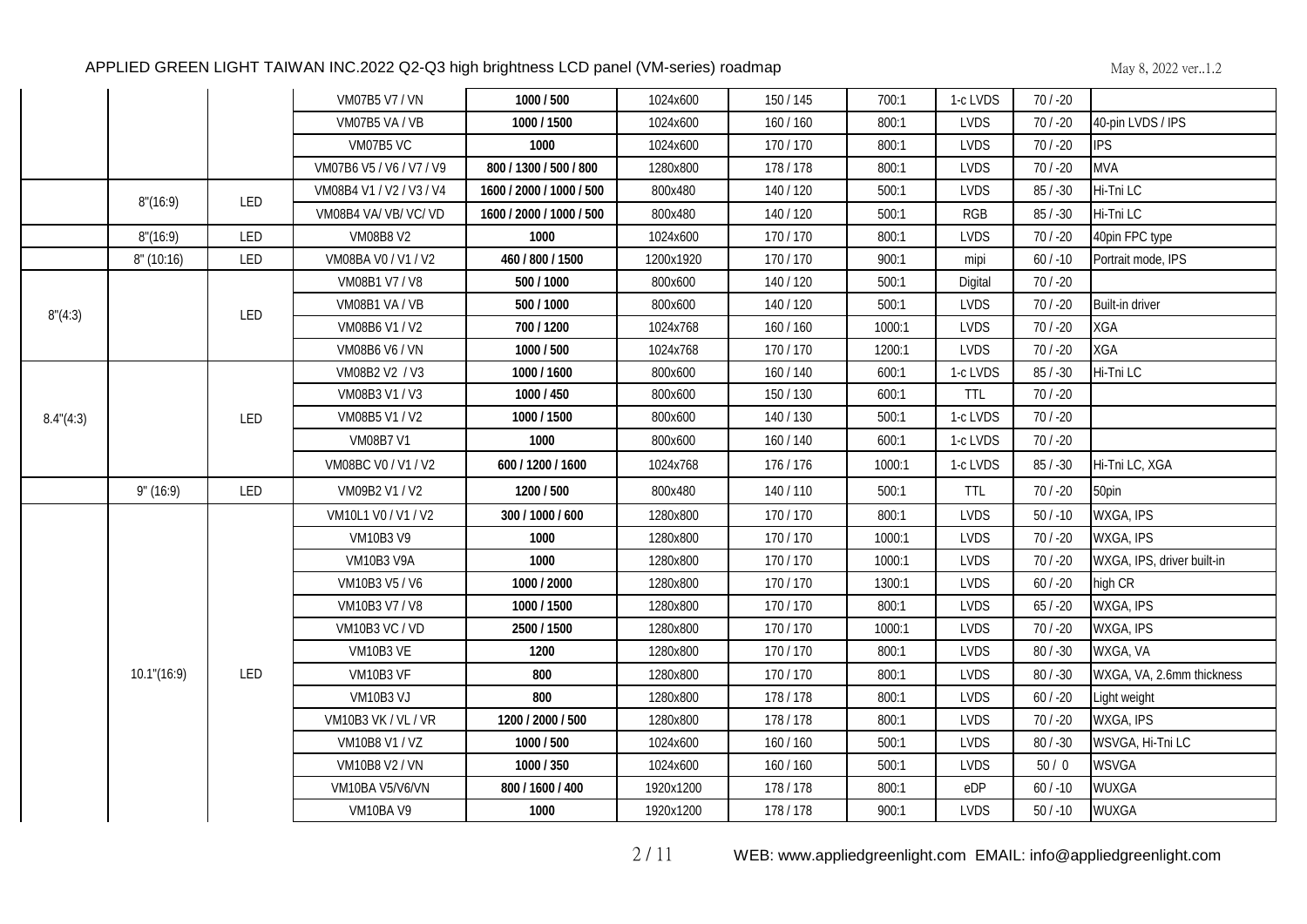|             |     | <b>VM10BC V1/V2</b> | 1000 / 2000 | 1280x720 | 170/170 | 1000:1 | <b>LVDS</b> | $-30$<br>85              | , VA, Hi-Tni LC<br>WXGA, |
|-------------|-----|---------------------|-------------|----------|---------|--------|-------------|--------------------------|--------------------------|
| 10.2"(16:9) | LED | VM10B2 V1 / V4      | 850 / 550   | 800x480  | 130/110 | 300:1  | Digital     | 85 <sub>1</sub><br>$-30$ | Hi-Tni LC                |
| 10.3 EW     | LED | VM10S1 V0 / V1      | 800 / 1500  | 1920x720 | 170/170 | 1300:1 | <b>LVDS</b> | $-30$                    | Hi-Tni LC                |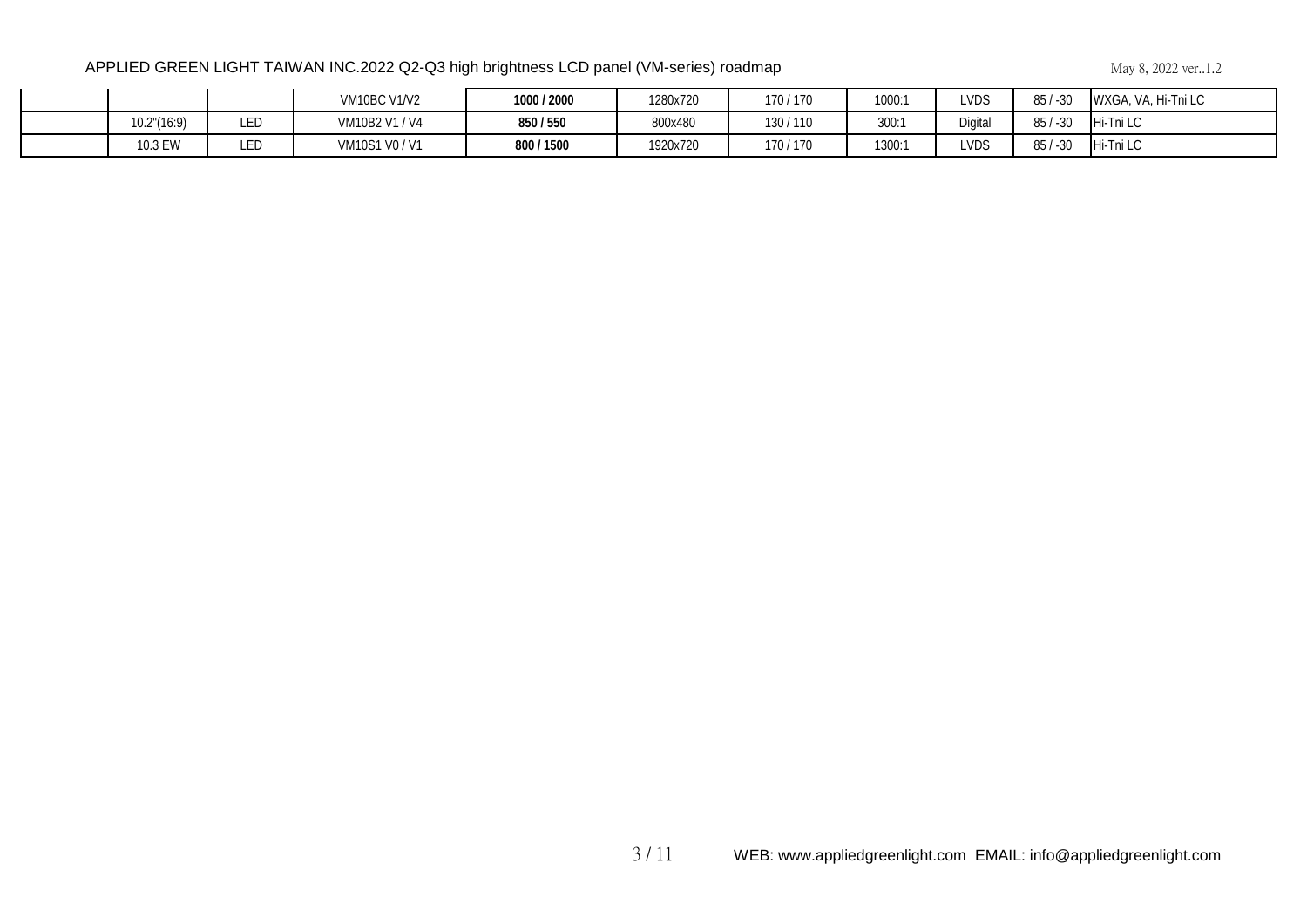|             | Middle Size: $10.4" \sim 19"$ |           |                            |                         |            |                           |                |            |              |                               |  |  |  |
|-------------|-------------------------------|-----------|----------------------------|-------------------------|------------|---------------------------|----------------|------------|--------------|-------------------------------|--|--|--|
|             | Size (Diagonal)               | Backlight | <b>AGL Model</b>           |                         |            | <b>Key Specifications</b> |                |            |              | Remark: features              |  |  |  |
| Normal      | Wide                          |           |                            | <b>Brightness (nit)</b> | Resolution | View angle (Deg)          | Contrast ratio | Interface  | OP Temp (°C) |                               |  |  |  |
|             |                               |           | VM10B1 V1 / V4             | 650 / 1000              | 800x600    | 140/110                   | 500:1          | Digital    | $70/ -20$    | 60pin                         |  |  |  |
|             |                               |           | VM10B4 V1/V2/V4/V6         | 1000 / 450 / 1600 / 500 | 800x600    | 130/160                   | 500:1          | 1-c LVDS   | $70/ -20$    |                               |  |  |  |
|             |                               |           | VM10B4 V0/V7/V8/V9         | 400 / 1600 / 1200 / 800 | 800x600    | 140/160                   | 700:1          | 1-c LVDS   | $85/ - 30$   | Hi-Tni LC, front mount        |  |  |  |
|             |                               |           | VM10B4 VB / VC             | 1600 / 1200             | 800x600    | 140/160                   | 700:1          | 1-c LVDS   | $80/ -30$    | Hi-Tni LC, front mount        |  |  |  |
|             |                               |           | <b>VM10B4 VE / VF</b>      | 1200 / 1600             | 800x600    | 130/160                   | 700:1          | 1-c LVDS   | $80 / -30$   | Hi-Tni LC, side mount         |  |  |  |
|             |                               |           | VM10B5 VN / V1 / V4        | 350 / 1100 / 1500       | 800x600    | 140/130                   | 800:1          | 1-c LVDS   | $70/ -20$    |                               |  |  |  |
|             |                               |           | VM10B5 V8 / V9/ VR         | 2000 / 1000 / 400       | 800x600    | 160/140                   | 700:1          | 1-c LVDS   | $70/ -30$    | Hi-Tni LC                     |  |  |  |
| 10.4''(4:3) |                               | LED       | VM10B5 VA / VU             | 1000 / 400              | 800x600    | 130/140                   | 400:1          | 1-c LVDS   | $70/ -20$    | 12 o'clock view direction     |  |  |  |
|             |                               |           | VM10B6 V3                  | 2000                    | 1024x768   | 178/178                   | 3000:1         | 1-c LVDS   | $80 / -30$   | Hi-Tni LC, VA, XGA            |  |  |  |
|             |                               |           | VM10B6 V4 / V5             | 1200 / 1600             | 1024x768   | 178/178                   | 3000:1         | 1-c LVDS   | $80 / -30$   | Hi-Tni LC, VA, XGA            |  |  |  |
|             |                               |           | <b>VM10B6 V7</b>           | 1500                    | 1024x768   | 178/178                   | 3000:1         | 1-c LVDS   | $80 / -30$   | Hi-Tni LC, VA, XGA            |  |  |  |
|             |                               |           | VM10B6 VA / VB / VN        | 1200 / 1600 / 500       | 1024x768   | 176/176                   | 1000:1         | 1-c LVDS   | $80 / -30$   | Hi-Tni LC, VA, XGA, 100K MTBF |  |  |  |
|             |                               |           | VM10B7 V5 / V6             | 1000 / 1600             | 1024x768   | 150 / 150                 | 900:1          | 1-c LVDS   | $70/ -20$    |                               |  |  |  |
|             |                               |           | VM10B9 V1 / V2             | 1000 / 1600             | 640x480    | 160/140                   | 700:1          | 1-c LVDS   | $85 / -30$   | Hi-Tni LC                     |  |  |  |
|             |                               |           | VM10B9 V4 / V5             | 1000 / 1600             | 640x480    | 176/176                   | 1500:1         | <b>TTL</b> | $85 / -30$   | Hi-Tni LC                     |  |  |  |
|             | $11.6$ " $(16.9)$             |           | VM11B1 V2 / V3 / V4        | 1600 / 1200 / 700       | 1920x1080  | 178/178                   | 800:1          | eDP        | $50/ -10$    | Thin thickness                |  |  |  |
|             |                               |           | VM12B1 V2 / V3 / V6        | 1000 / 1600 / 2500      | 800x600    | 160/140                   | 700:1          | 1-c LVDS   | $85 / -30$   | WHi-Tni LC, SVGA              |  |  |  |
|             |                               |           | VM12B1 V4 / V5 / VR        | 1000 / 1600 / 450       | 800x600    | 178/178                   | 1500:1         | 1-c LVDS   | $85 / -30$   | Hi-Tni LC, SVGA, VA           |  |  |  |
|             |                               |           | VM12B1 VA / VB             | 1000 / 1600             | 800x600    | 160/140                   | 700:1          | 1-c LVDS   | $70/ -20$    | Hi-Tni LC, SVGA               |  |  |  |
|             |                               |           | <b>VM12B1 VE / VF / VG</b> | 1000 / 1600 / 500       | 800x600    | 160/140                   | 800:1          | 1-c LVDS   | $85/ - 30$   | Hi-Tni LC, side mount         |  |  |  |
|             |                               |           | VM12B2 V2 / V3             | 1000 / 1600             | 1024x768   | 160/160                   | 700:1          | 1-c LVDS   | $80/ - 30$   | Hi-Tni LC, XGA, face mount    |  |  |  |
| 12.1''(4:3) |                               | LED       | VM12B4 V1 / V2             | 1200 / 500              | 1024x768   | 160/140                   | 700:1          | 1-c LVDS   | $70/ -20$    | XGA, face mount               |  |  |  |
|             |                               |           | VM12B4 V4 / V5             | 1500 / 1000             | 1024x768   | 160/160                   | 700:1          | 1-c LVDS   | $70/ -20$    | XGA, face mount               |  |  |  |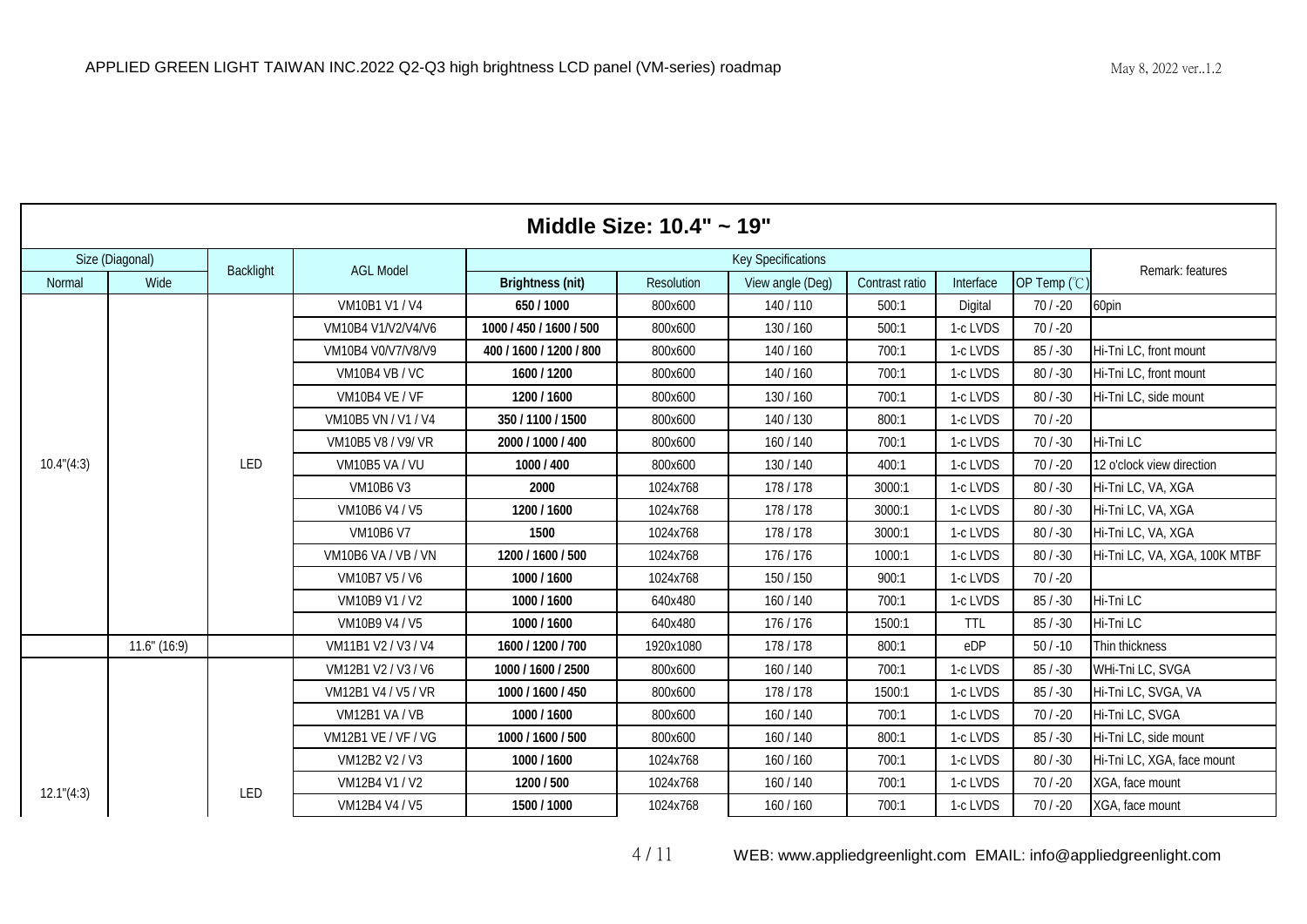|           |                 |     | VM12B4 V7 / V8           | 1600 / 1000              | 1024x768  | 160/160   | 700:1  | 1-c LVDS    | $85/ - 30$ | Hi-Tni LC, XGA, face mount        |
|-----------|-----------------|-----|--------------------------|--------------------------|-----------|-----------|--------|-------------|------------|-----------------------------------|
|           |                 |     | VM12B3 VC/VD/VE          | 1000 / 1500 / 400        | 1024x768  | 178 / 178 | 1000:1 | 1-c LVDS    | $70/ -20$  | XGA, VA, side mount               |
|           |                 |     | VM12B3 V7 / V8 / VR      | 1000 / 1500 / 600        | 1024x768  | 178/178   | 1000:1 | 1-c LVDS    | $85/ - 30$ | Hi-Tni LC, XGA, VA, side mount    |
|           |                 |     | <b>VM12B3 VG / VH</b>    | 1000 / 1500              | 1024x768  | 170/170   | 900:1  | 1-c LVDS    | $80 / -30$ | Hi-Tni LC, VA, 6.5mm thickness    |
|           |                 |     | <b>VM12B3 VJ / VK</b>    | 650 / 1300               | 1024x768  | 170/170   | 900:1  | 1-c LVDS    | $80 / -30$ | Hi-Tni LC, VA, w/ driver, 8.4mm   |
|           |                 |     | VM12B5 V1 / V2           | 1000 / 1500              | 1280x800  | 160 / 160 | 800:1  | 1-c LVDS    | $70/ -20$  |                                   |
|           |                 |     | VM12B5 V3 / V4           | 1000 / 1500              | 1280x800  | 170/170   | 1000:1 | 1-c LVDS    | $70/ -20$  | VA                                |
|           | $12.1$ " (16:9) | LED | VM12B5 V6/V7             | 1000 / 1500              | 1280x800  | 178/178   | 1000:1 | 1-c LVDS    | $85 / -30$ | Hi-Tni LC, MVA                    |
|           |                 |     | VM12B5 V8 / V9           | 1000 / 1500              | 1280x800  | 176/176   | 1000:1 | 1-c LVDS    | $80 / -30$ | Hi-Tni LC, VA                     |
|           | 12.3"EW         | LED | VM12S1 V0 / V1           | 750/1500                 | 1920x720  | 178/178   | 1000:1 | 1-c LVDS    | $85/ - 30$ | Hi-Tni LC, MVA                    |
|           |                 |     | VM13B3 V0 / V2           | 400 / 1000               | 1920x1080 | 170/170   | 700:1  | <b>LVDS</b> | $70/ - 10$ |                                   |
|           |                 |     | VM13B3 V5 / V6           | 750 / 1500               | 1920x1080 | 170/170   | 800:1  | eDP         | $50/ -10$  | thin thickness                    |
|           | $13.3$ " (16:9) | LED | VM13B4 V1/V2             | 800 / 1600               | 1920x1080 | 170/170   | 800:1  | eDP         | $50/0$     |                                   |
|           |                 |     | VM13B4 V0/ V5 / V6       | 400 / 800 / 600          | 1920x1080 | 178/178   | 1000:1 | eDP         | 50/0       | 3.8mm thickness                   |
|           | 14" (16:9)      |     | VM14B2 V3                | 1000                     | 1920x1080 | 178/178   | 1000:1 | eDP         | $50/ - 10$ |                                   |
|           | 14" EW          |     | VM14S1 V1/V2/V3          | 500 / 1000 / 1500        | 1280*398  | 170/160   | 1000:1 | <b>LVDS</b> | $50 / -10$ | Bar type                          |
|           |                 |     | VM15B3 V7 / V8 / V9      | 1000 / 1500 / 750        | 1024x768  | 160/160   | 800:1  | 1-c LVDS    | $70/ -20$  |                                   |
|           |                 |     | VM15B5 V7 / V8 / V9      | 1000 / 1500 / 2500       | 1024x768  | 170/160   | 700:1  | 1-c LVDS    | $60 / -10$ |                                   |
|           |                 |     | VM15B5 VA/VB             | 1000 / 1800              | 1024x768  | 170/160   | 800:1  | eDP         | $65 / -10$ | edp interface                     |
|           |                 |     | VM15B6 V5 / V6 / V7      | 1000 / 2500 / 1500       | 1024x768  | 160/140   | 800:1  | 1-c LVDS    | $85/ - 30$ | Hi-Tni LC                         |
| 15''(4:3) |                 | LED | <b>VM15B6 VC</b>         | 1000                     | 1024x768  | 160 / 150 | 800:1  | 1-c LVDS    | $70/ -20$  | 6.3mm LCM thickness               |
|           |                 |     | VM15B6 VD / VE / VF      | 1200 / 2500 / 1500       | 1024x768  | 160 / 160 | 800:1  | 1-c LVDS    | $85 / -30$ | Hi-Tni LC                         |
|           |                 |     | VM15BA V0 / V3 / V4      | 300 / 1000 / 1500        | 1024x768  | 176/176   | 2000:1 | 1-c LVDS    | $70/ -30$  | VA, high CR                       |
|           |                 |     | VM15BA VN / V6 / V7      | 500 / 1000 / 1500        | 1024*768  | 176/176   | 2500:1 | 1-c LVDS    | $85 / -30$ | Hi-Tni LC, VA                     |
|           |                 |     | VM15BA VA / VB           | 1000 / 1500              | 1024*768  | 176/176   | 2500:1 | 1-c LVDS    | $70/ -30$  | Hi-Tni LC, VA, 5/8.1 mm thickness |
|           |                 |     | VM15BA VC / VD / VE / VG | 1000 / 1500 / 2500 / 500 | 1024*768  | 178/178   | 1000:1 | 1-c LVDS    | $85 / -30$ | Hi-Tni LC, VA                     |
|           | 15.4" (16:9)    | LED | VM15B8 V0 / V1           | 450 / 1000               | 1280x800  | 160/140   | 700:1  | 1-c LVDS    | $80 / -30$ | Hi-Tni LC                         |
|           |                 |     | VM15B1 VA / VB           | 800 / 1600               | 1920x1080 | 160/140   | 700:1  | <b>LVDS</b> | $70/ - 10$ | Full HD                           |
|           |                 |     | VM15B4 V1 / V2 / V3      | 1000 / 1500 / 500        | 1366x768  | 170/160   | 800:1  | <b>LVDS</b> | $85/ - 30$ | Hi-Tni LC                         |
|           |                 |     | VM15B4 V7 / V8 / V9 / VB | 1000 / 1500 / 750 / 500  | 1366x768  | 170/160   | 500:1  | 1-c LVDS    | $65 / -20$ |                                   |
|           | 15.6''(16:9)    | LED | VM15B9 V1 / V2 / V3      | 300 / 800 / 1500         | 1920x1080 | 170/170   | 600:1  | eDP         | 50/0       | FHD, IPS                          |
|           |                 |     | VM15B9 VA / VB           | 900 / 1500               | 1920x1080 | 178/178   | 1000:1 | eDP         | $70/ -20$  | FHD, MVA                          |
|           |                 |     | <b>VM15B9 VD / VE</b>    | 900 / 1500               | 1920x1080 | 178/178   | 1000:1 | 2-c LVDS    | $70/ -20$  | FHD, MVA                          |

5 / 11 WEB: www.appliedgreenlight.com EMAIL: info@appliedgreenlight.com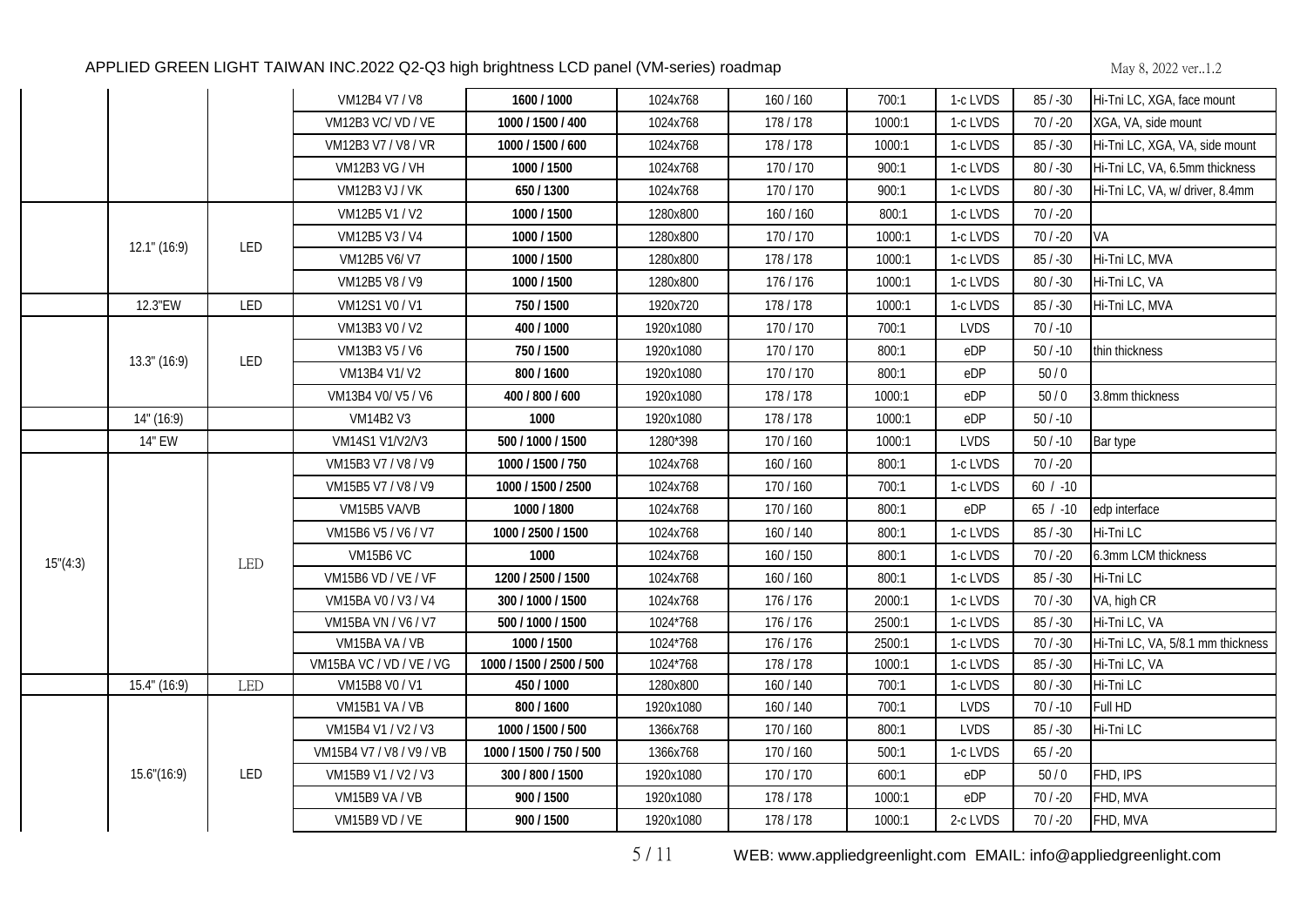|                   |                   |     | VM15B9 VN / VH / VI / VJ / VK 450 / 1000 / 1600 / 600 / 2000 |                         | 1920x1080  | 178/178 | 1000:1 | 2-c LVDS | $85/ - 30$ | Hi-Tni LC, FHD, VA |
|-------------------|-------------------|-----|--------------------------------------------------------------|-------------------------|------------|---------|--------|----------|------------|--------------------|
|                   |                   |     | VM17B1 V6 / V7 / V8                                          | 750 / 1400 / 1000       | 1280x1024  | 170/160 | 1000:1 | 2-c LVDS | $50/ -10$  |                    |
| 17" (5:4)         |                   | LED | VM17B4 V1 / V2 / V3 / V4                                     | 700 / 850 / 1500 / 1000 | 1280x1024  | 170/160 | 800:1  | 2-c LVDS | $85/ - 30$ | Hi-Tni LC          |
|                   |                   |     | VM17BA V2                                                    | 1000                    | 1280x1024  | 178/178 | 1000:1 | 2-c LVDS | $70/ -10$  | <b>IPS</b>         |
|                   |                   |     | VM17B4 VA / VB / VC                                          | 1000 / 1500 / 500       | 1280x1024  | 170/160 | 1000:1 | 2-c LVDS | $80/ - 30$ | Hi-Tni LC          |
|                   | $17.3$ " $(16.9)$ | LED | VM17B5 V1/V2/V3                                              | 1000 / 1500 / 2000      | 1920x11080 | 160/140 | 600:1  | 2-c LVDS | $70/ -10$  |                    |
|                   |                   |     | VM17B6 V4/V5                                                 | 600 / 1200              | 1920x11080 | 178/178 | 700:1  | eDP      | 50/0       |                    |
|                   |                   |     | VM19B1 V1 / V2 / V3 / V4                                     | 700 / 500 / 1000 / 350  | 1366x768   | 178/178 | 1000:1 | 1-c LVDS | 50/0       | <b>IVA</b>         |
|                   | 18.5''(16.9)      | LED | VM19B1 VA / VB / VC                                          | 1000 / 1500 / 750       | 1366x768   | 170/160 | 1000:1 | 1-c LVDS | $60/ -20$  |                    |
|                   |                   |     | VM19B7 V4 / V5 / V6                                          | 1000 / 750 / 1500       | 1920x1080  | 178/178 | 1000:1 | 2-c LVDS | $70/ -20$  | Full HD, VA        |
|                   |                   |     | VM19B3 V2 / V3 / V4                                          | 1000 / 1500 / 700       | 1280x1024  | 170/160 | 1000:1 | 2-c LVDS | $60/ -20$  |                    |
|                   |                   |     | VM19B6 V1 / V2 / V3                                          | 750 / 500 / 1700        | 1280x1024  | 170/160 | 1000:1 | 2-c LVDS | $60/ -20$  |                    |
| $19^{\circ}(5:4)$ |                   | LED | VM19B8 V1 / V3                                               | 750 / 1500              | 1280x1024  | 170/160 | 1000:1 | 2-c LVDS | $85/ - 30$ | Hi-Tni LC          |
|                   |                   |     | VM19BA V1                                                    | 1000                    | 1280x1024  | 178/178 | 2000:1 | 2-c LVDS | $60/ -10$  | IVA.               |
|                   |                   |     | VM19BA VN / V4/ V5 / V6                                      | 250 / 500 / 1000 / 1500 | 1280x1024  | 178/178 | 1000:1 | 2-c LVDS | $50/ -10$  | <b>IPS</b>         |
|                   |                   |     | VM19BA V0 / VA/ VB                                           | 250 / 650 / 1000        | 1280x1024  | 178/178 | 1000:1 | 2-c LVDS | $60/ -10$  | <b>IPS</b>         |
|                   | 19.5'(16.9)       | LED | VM20B3 V1 / V2                                               | 500 / 1000              | 1920x1080  | 170/170 | 3000:1 | 2-c LVDS | $50/ -10$  | <b>IVA</b>         |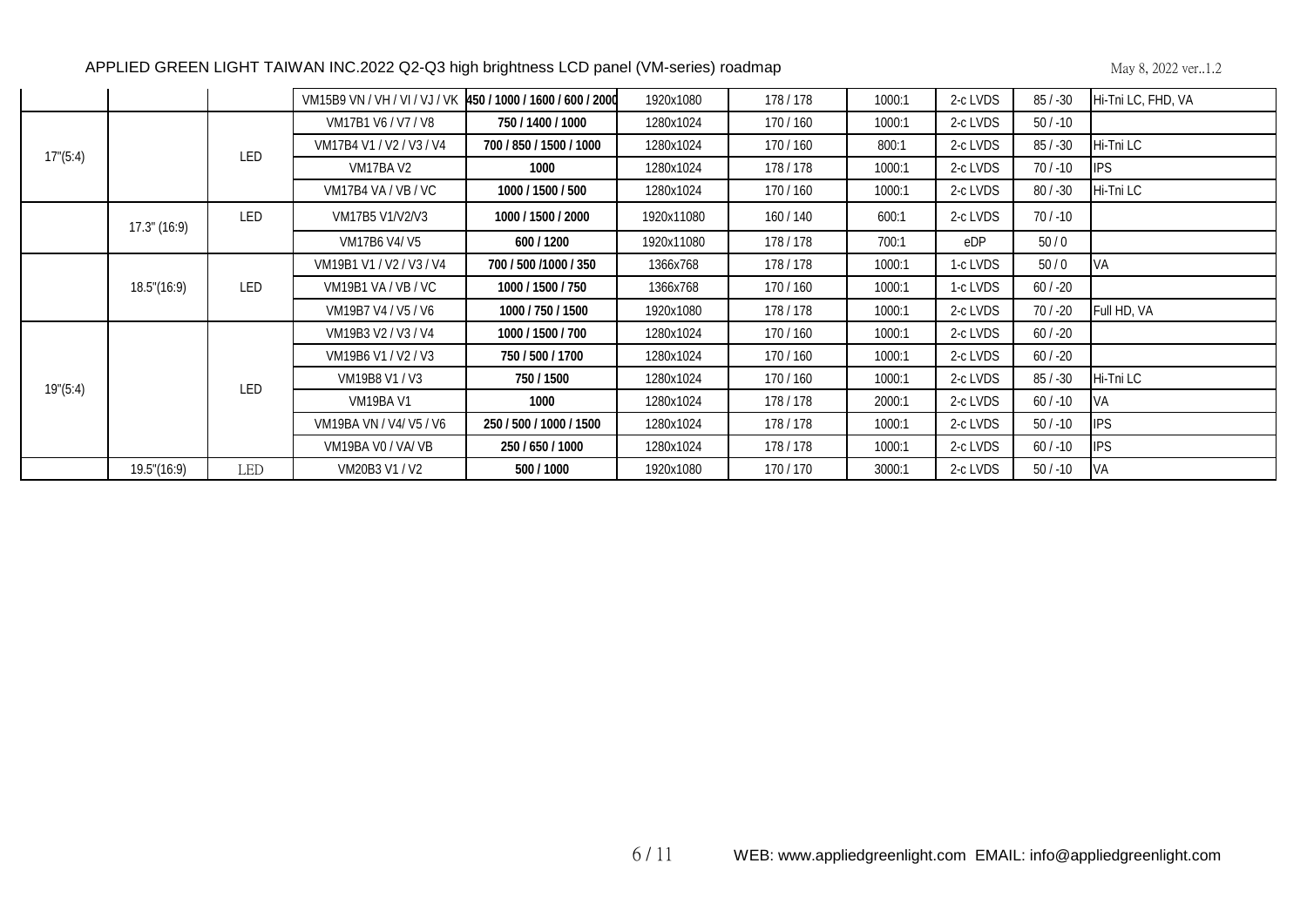|        | Large Size: 21.5"~75" |                  |                                |                                    |               |                           |                |           |             |                        |  |  |  |
|--------|-----------------------|------------------|--------------------------------|------------------------------------|---------------|---------------------------|----------------|-----------|-------------|------------------------|--|--|--|
|        | Size (Diagonal)       |                  |                                |                                    |               | <b>Key Specifications</b> |                |           |             |                        |  |  |  |
| Normal | Wide                  | <b>Backlight</b> | <b>AGL Model</b>               | <b>Brightness (nit)</b>            | Resolution    | View angle (Deg)          | Contrast ratio | Interface | OP Temp (°C | Remark: features       |  |  |  |
|        |                       |                  | VM22B2 V3 / V4 / V5 / V6       | 700 / 1000 / 1500 / 500            | 1920x1080     | 178/178                   | 3000:1         | 2-c LVDS  | $50 / -20$  | <b>VA</b>              |  |  |  |
|        |                       |                  | VM22B2 VC / VD / VE            | 1000 / 1500 / 500                  | 1920x1080     | 178/178                   | 1000:1         | 2-c LVDS  | $50 / -20$  | VA                     |  |  |  |
|        |                       |                  | VM22B3 V4 / V5 / V6            | 1200 / 600 / 420                   | 1920x1080     | 170/160                   | 1000:1         | 2-c LVDS  | $50/ -10$   |                        |  |  |  |
|        |                       |                  | VM22B3 VA / VB                 | 2500 / 1500                        | 1920x1080     | 170/160                   | 1000:1         | 2-c LVDS  | $50/ -10$   |                        |  |  |  |
|        | 21.5''(16.9)          |                  | VM22B6 V1 / V2 / V3            | 1000 / 1500 / 2500                 | 1920x1080     | 178 / 178                 | 1000:1         | 2-c LVDS  | $80 / -30$  | Hi-Tni LC, VA          |  |  |  |
|        |                       |                  | VM22B7 V1 / V2 / V3 /<br>V4/V5 | 2000 / 500 / 1600 /<br>3000 / 1000 | 1920x1080     | 178/178                   | 1000:1         | 2-c LVDS  | $60/ -10$   | <b>IPS</b>             |  |  |  |
|        |                       |                  | VM22B7 VA / VB / VC /<br>VD/VE | 2000 / 500 / 1600 /<br>3000 / 1000 | 1920x1080     | 178/178                   | 1000:1         | 2-c LVDS  | $60/ -10$   | <b>IPS</b>             |  |  |  |
|        | 23.6"(16:9)           | LED              | <b>VM23B1 V2</b>               | 700                                | 1920x1080     | 170/160                   | 1000:1         | 2-c LVDS  | $50/ -10$   |                        |  |  |  |
|        |                       |                  | VM24B3 V1 / V2                 | 1000 / 500 / 1500                  | 1920x1080     | 178 / 178                 | 3000:1         | 2-c LVDS  | $50/ -10$   | VA                     |  |  |  |
|        | 23.8"(16:9)           | LED              | VM24B3 VD/VE/VF                | 1000 / 500 / 1500                  | 1920x1080     | 178/178                   | 1000:1         | 2-c LVDS  | $50 / -10$  | <b>IPS</b>             |  |  |  |
|        |                       |                  | <b>VM24Q3 Vx</b>               | 700                                | 4K            | 178/178                   | 1000:1         | eDP       | $50/ -10$   | 2021 H <sub>2</sub>    |  |  |  |
|        |                       |                  | VM24B1 V4 / V5 / V6            | 1000 / 1500 / 700                  | 1920x1080     | 178/178                   | 5000:1         | 2-c LVDS  | $70/ -20$   | Hi-Tni LC, VA          |  |  |  |
|        | 24''(16:9)            | LED              | VM24B2 V2 / V3                 | 700 / 1000                         | 1920x1080     | 170 / 160                 | 1000:1         | 2-c LVDS  | $50/ - 10$  |                        |  |  |  |
|        |                       |                  | VM24B4 V2 / V3                 | 1200 / 600                         | 1920x1200     | 178/178                   | 1000:1         | 2-c LVDS  | $50 / -10$  | VA                     |  |  |  |
|        |                       |                  | VM24B4 V4 / V5                 | 1200 / 600                         | 1920x1200     | 178/178                   | 1000:1         | 2-c LVDS  | $50/ -10$   | VA                     |  |  |  |
|        |                       |                  | VM27B3 V1 / V2 / V3            | 1000 / 500 / 1500                  | 1920x1080     | 178/178                   | 3000:1         | 2-c LVDS  | $50/ - 10$  | VA                     |  |  |  |
|        | 27''(16:9)            | LED              | VM27Q2 V0 / V1 / V2            | 300 / 800 / 1500                   | 4K            | 178/178                   | 1300:1         | edp       | $50/ -10$   | <b>IPS</b>             |  |  |  |
|        |                       |                  | VM27Q2 V5                      | 800                                | $4K$          | 178/178                   | 1300:1         | edp       | $50 / -10$  | <b>IPS</b>             |  |  |  |
|        |                       |                  | VM32B4 VN                      | 400                                | 1920x1080     | 178/178                   | 3000:1         | 2-c LVDS  | $50/ -10$   | VA                     |  |  |  |
|        |                       |                  | VM32B4 VB/VC/VD/VE             | 2500/1500/1000/700                 | 1920x1080     | 178/178                   | 4000:1         | 2-c LVDS  | $50/ - 10$  | VA, High CR            |  |  |  |
|        | 32''(16:9)            |                  | VM32B6 V6/V7/V8/V9             | 3000 / 2000 / 1000 / 700           | 1920x1080     | 178/178                   | 1200:1         | 2-c LVDS  | $60 / -20$  | Hi-Tni LC              |  |  |  |
|        |                       |                  | VM32Q2 V0 / V1 / V2            | 300 / 750 / 1500                   | 4K            | 178/178                   | 3000:1         | V-by-One  | $50/ -10$   | VA                     |  |  |  |
|        |                       |                  | VM32Q2 V5 / V6                 | 1000 / 1500                        | $4\mathrm{K}$ | 178/178                   | 3000:1         | edp       | $50 / -10$  | <b>IPS</b>             |  |  |  |
|        |                       |                  | VM32Q2 V8                      | 1000                               | 4K            | 178/178                   | 1300:1         | edp       | $50 / -10$  | <b>IPS</b>             |  |  |  |
|        |                       |                  | VM42B5 V1 / V2 / V3/ V0        | 2500 / 1500 / 700 / 400            | 1920x1080     | 178/178                   | 1300:1         | 2-c LVDS  | $50/ - 10$  | <b>IPS</b>             |  |  |  |
|        | 43"(16:9)             | LED              | VM43B1 V1 / V2 / V3 / V4       | 2500 / 1500 / 1000 / 700           | 1920x1080     | 178/178                   | $\sim$         | 2-c LVDS  | $70/ -20$   | Hi-Tni LC, Direct IBLU |  |  |  |
|        |                       |                  | VM43B2 V6 / V7 / V8 / V9       | 2500 / 1500 / 1000 / 700           | 1920x1080     | 178/178                   | 4000:1         | 2-c LVDS  | $50/ -10$   | VA, High CR            |  |  |  |

7 / 11 WEB: www.appliedgreenlight.com EMAIL: info@appliedgreenlight.com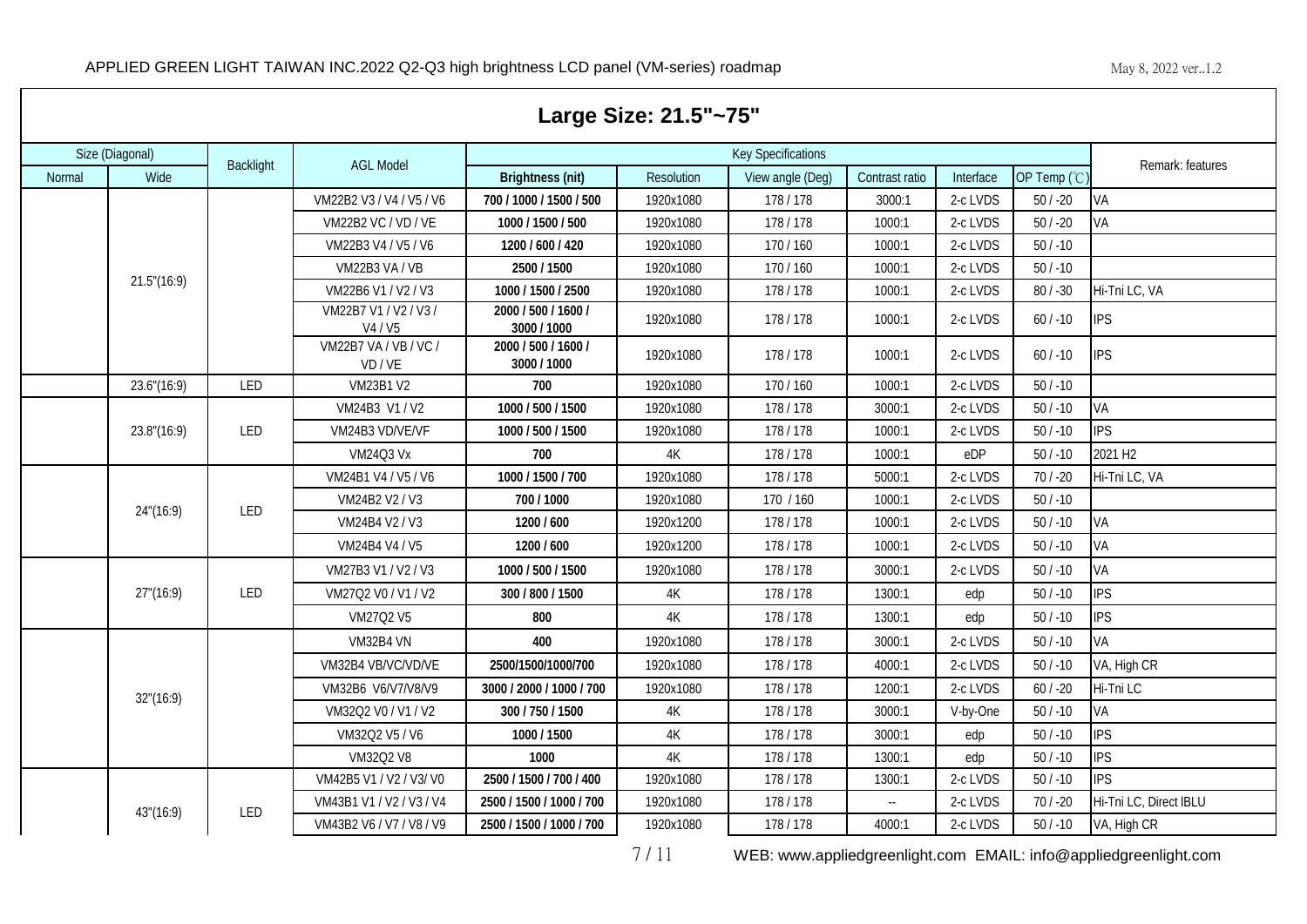|            |     | VM43Q2 V5 / V6 / V7 / V8 | 2500 / 1500 / 1000 / 700  | 4K        | 178/178 | 4000:1 | V-by-One | $50/ -10$ | VA, High CR                 |
|------------|-----|--------------------------|---------------------------|-----------|---------|--------|----------|-----------|-----------------------------|
| 46''(16:9) | LED | VM46B2 V2 / V3 / V4      | 2500 / 1500 / 700         | 1920x1080 | 178/178 | 5000:1 | 2-c LVDS | 50/0      | VA, High CR                 |
| 49"(16:9)  | LED | VM49B1 V1 / V2 / V3 / V0 | 2500 / 1500 / 700 / 400   | 1920x1080 | 178/178 | 1100:1 | 2-c LVDS | $50/ -10$ | <b>IPS</b>                  |
|            | LED | VM49B2 V1 / V2 / V3 / V4 | 1500 / 3000 / 4500 / 1000 | 1920x1080 | 178/178 | 1300:1 | 2-c LVDS | $50/ -10$ | IPS, Hi-Tni LC, Direct IBLU |
|            |     | VM55B3 VA / VB / VC / VD | 1500 / 3000 / 4500 / 1000 | 1920x1080 | 178/178 | 1300:1 | 2-c LVDS | $50/ -10$ | IPS, Hi-Tni LC, Direct IBLU |
| 55"(16:9)  | LED | VM55B4 V1 / V2 / V3 / V4 | 2500 / 1500 / 1000 / 700  | 1920x1080 | 178/178 | 4000:1 | 2-c LVDS | $50/ -10$ | High CR, Direct IBLU        |
|            |     | VM55Q3 V5 / V6 / V7      | 2000 / 1500 / 700         | 4K        | 178/178 | 4500:1 | V-by-One | $50/ -10$ | High CR, Direct IBLU        |
| 65''(16:9) | LED | VM65B3 V1/V2/V3/V0       | 2500 / 1500 / 700 / 400   | 1920x1080 | 178/178 | 1300:1 | 4-c LVDS | $50/ -10$ | <b>IIPS</b>                 |
|            |     | VM65Q3 V5 / V6 / V7      | 2000 / 1500 / 700         | 4K        | 178/178 | 4500:1 | V-by-One | $50/ -10$ | High CR, Direct IBLU        |
| 75"(16:9)  |     | VM75Q2 V0 / V1           | 700 / 2000                | 4K        | 178/178 | 1300:1 | 4-c LVDS | $50/ -10$ | IPS, Hi-Tni LC, Direct IBLU |

|       | <b>Bar / Shelf LCD solutions</b> |            |                  |                         |                   |                           |                |             |             |                  |  |  |  |
|-------|----------------------------------|------------|------------------|-------------------------|-------------------|---------------------------|----------------|-------------|-------------|------------------|--|--|--|
|       | Size / Code                      | Backlight  | Active area (mm) |                         |                   | <b>Key Specifications</b> |                |             |             | Remark: features |  |  |  |
|       |                                  |            |                  | <b>Brightness (nit)</b> | <b>Resolution</b> | View angle (Deg)          | Contrast ratio | Interface   | <b>NTSC</b> |                  |  |  |  |
| 12.1  | <b>VM12S1</b>                    | LED        | 292.6x109.7      | 1500 / 1750             | 1280x720          | 170/170                   | 1000:1         | <b>LVDS</b> | 72          | HT LC            |  |  |  |
| 13.9  | VM <sub>14</sub> BS              | LED        | 338x105          | 1000 / 1500             | 1280x398          | 170/160                   | 1000:1         | <b>LVDS</b> |             |                  |  |  |  |
| 15.9  | VM <sub>16</sub> BS              | LED        | 376x105          | 1000 / 1500             | 1280x512          | 170/160                   | 1000:1         | <b>LVDS</b> |             |                  |  |  |  |
| 19"   | VM <sub>19</sub> BS              | LED        | 476x134          | 1000                    | 1920x538          | 178/178                   | 3000:1         | <b>LVDS</b> |             |                  |  |  |  |
| 19"   | <b>VM19S1</b>                    | LED        | 476x89.4         | 1000 / 1500             | 1920x360          | 178/178                   | 1200:1         | <b>LVDS</b> |             |                  |  |  |  |
| 23.1" | <b>VM23S1</b>                    | LED        | 585.6 x 48.2     | 500                     | 158x1920          | 178/178                   | 3000:1         | <b>LVDS</b> | 72          |                  |  |  |  |
| 28"   | <b>VM28B2</b>                    | LED        | 698 x 131        | 2400 / 1200 / 600       | 1920x360          | 178/178                   | 4000:1         | <b>LVDS</b> |             | HT LC            |  |  |  |
| 28.6" | <b>VM28B6</b>                    | LED        | 698 x 196        | 2000 / 1000             | 1920x540          | 178/178                   | 4000:1         | <b>LVDS</b> |             | HT LC            |  |  |  |
| 29.4" | <b>VM29B1</b>                    | LED        | 698 x 258        | 2000 / 1000             | 1920x720          | 178/178                   | 2000:1         | <b>LVDS</b> |             | HT LC            |  |  |  |
| 36.6" | <b>VM36B6</b>                    | LED        | 919.3x138.8      | 700 / 1000 / 2000       | 1920x290          | 178/178                   | 4000:1         | <b>LVDS</b> |             | HT LC            |  |  |  |
| 37"   | <b>VM37B1</b>                    | LED        | 904 * 254        | 700 / 1100 / 2500       | 1920x540          | 178/178                   | 4000:1         | <b>LVDS</b> |             | HT LC            |  |  |  |
| 43"   | VM43BA                           | LED        | 1040 x 260       | 700 / 1300 / 2500       | 1920x480          | 178/178                   | 4000:1         | <b>LVDS</b> |             | HT LC            |  |  |  |
| 48"   | <b>VM48Q1</b>                    | LED        | 1194x224         | 1000 / 2000             | 3840x720          | 178/178                   | 1000:1         | VbyOne      | 72          |                  |  |  |  |
| 48.5  | VM49BA                           | <b>LED</b> | 1209x226.8       | 1100 / 2500             | 1920x360          | 178/178                   | 4000:1         | <b>LVDS</b> |             | HT LC            |  |  |  |
| 59"   | <b>VM59S1</b>                    | LED        | 1428.4x401.7     | 1000 / 2000             | 3840x1080         | 178/178                   | 4000:1         | VbyOne      | 72          | HT LC            |  |  |  |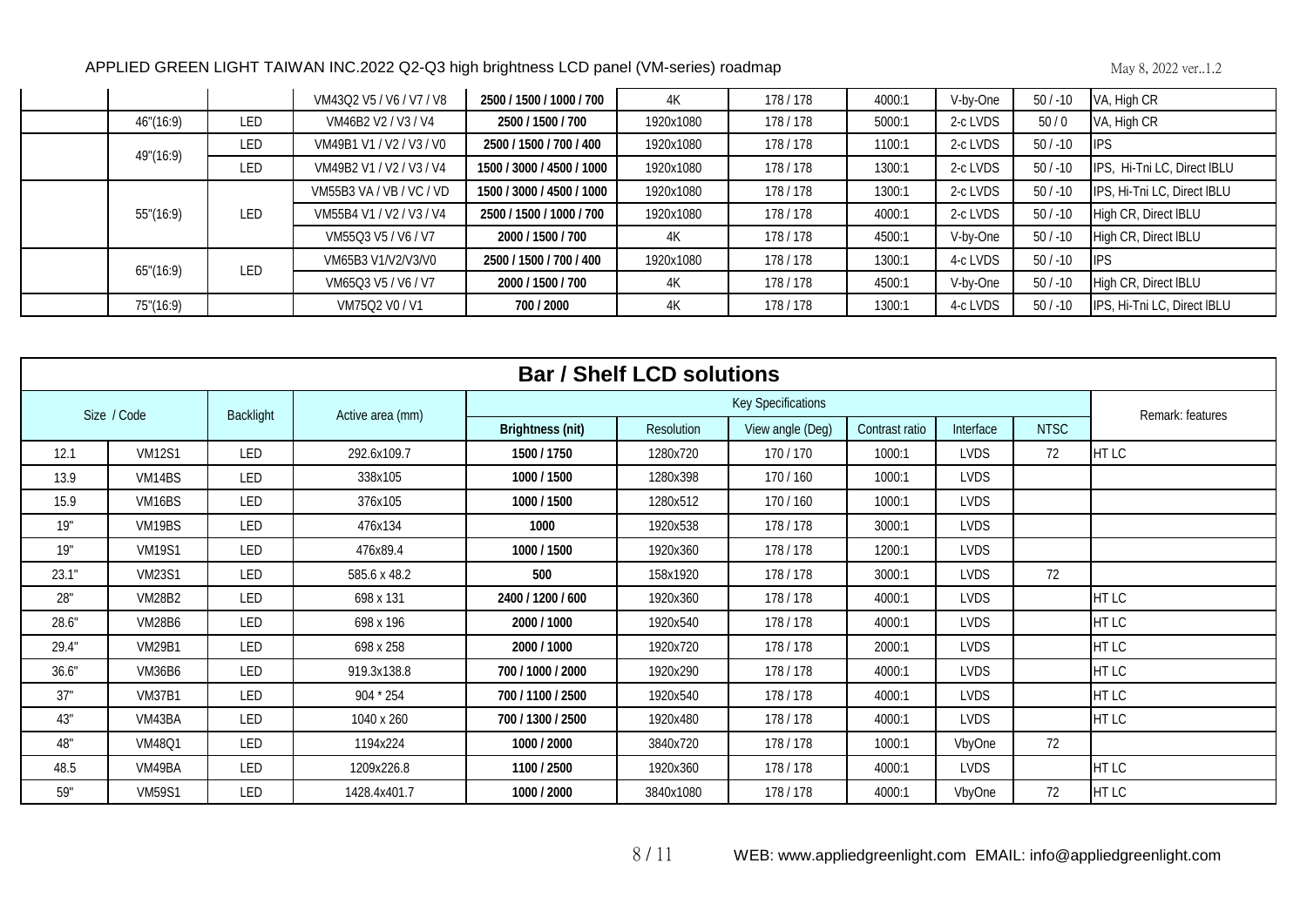|       | <b>NVIS LCD solutions</b> |            |                  |                         |                                                                               |                           |        |             |            |                  |  |  |
|-------|---------------------------|------------|------------------|-------------------------|-------------------------------------------------------------------------------|---------------------------|--------|-------------|------------|------------------|--|--|
|       | Size / Code               | Backlight  | Active area (mm) |                         |                                                                               | <b>Key Specifications</b> |        |             |            | Remark: features |  |  |
|       |                           |            |                  | <b>Brightness (nit)</b> | OP Temp (°C)<br>View angle (Deg)<br>Contrast ratio<br>Interface<br>Resolution |                           |        |             |            |                  |  |  |
| 6"    | VM06SN                    | Day / NVIS | 67.3 x 134.8     | 800 / NVIS              | 720*1440                                                                      | 160/160                   | 1300:1 | mipi        | 50/0       | MIL3009 Class B  |  |  |
|       | VM07SN                    | Day / NVIS | 149.8 x 93.6     | 800 / NVIS              | 1280*800                                                                      | 176/176                   | 800:1  | <b>LVDS</b> | $70/ -20$  | MIL3009 Class B  |  |  |
| 8.4"  | VM08SN                    | Day / NVIS | 170 x 127.8      | 1000 / NVIS             | 800*600                                                                       | 160/140                   | 600:1  | LVDS        | $85/ - 30$ | MIL3009 Class B  |  |  |
| 10.1" | VM10SN                    | Day / NVIS | 219 x 135.6      | 1000 / NVIS             | 1280*800                                                                      | 170/170                   | 800:1  | LVDS        | $65/ -20$  | MIL3009 Class B  |  |  |
| 10.4" | VM10SN                    | Day / NVIS | 210.4 x 157.8    | 800 / NVIS              | 1024*768                                                                      | 176/176                   | 800:1  | <b>LVDS</b> | $85/ - 30$ | MIL3009 Class B  |  |  |
| 12.1" | VM12SN                    | Day / NVIS | 245.7 x 184.3    | 1200 / NVIS             | 1024*768                                                                      | 160/160                   | 700:1  | <b>LVDS</b> | $85/ - 30$ | MIL3009 Class B  |  |  |
| 15"   | VM <sub>15SN</sub>        | Day / NVIS | 304.1 x 228.1    | 1000 / NVIS             | 1024*768                                                                      | 160/150                   | 800:1  | LVDS.       | $80/ - 30$ | MIL3009 Class B  |  |  |

| <b>Display control kits</b> |                  |                       |                    |                           |         |            |               |                     |  |  |  |  |
|-----------------------------|------------------|-----------------------|--------------------|---------------------------|---------|------------|---------------|---------------------|--|--|--|--|
| Parts                       | <b>AGL Model</b> |                       |                    | <b>Key Specifications</b> |         |            |               | option              |  |  |  |  |
|                             |                  | <b>Max resolution</b> | Input              | Output                    | Outline | OP temp    | Power         |                     |  |  |  |  |
|                             | ADS482           | 1920x1200             | <b>VGA/DVI/HMI</b> | <b>LVDS</b>               |         | 70 / -20 C | <b>DC 12V</b> | OSD pad, LVDS cable |  |  |  |  |
|                             | ADS320           | 1920x1080             | <b>VGA/HMI</b>     | <b>LVDS</b>               |         | 70/-20 C   | <b>DC 12V</b> | OSD pad, LVDS cable |  |  |  |  |
|                             | ADS421           | 1920x1200             | VGA                | <b>LVDS</b>               |         | 70 / -20 C | <b>DC 12V</b> | OSD pad, LVDS cable |  |  |  |  |
|                             | ADS600           | 1920x1080             | <b>VGA/HMI/USB</b> | LVDS*2                    |         | 70/-20 C   | <b>DC 12V</b> | OSD pad, LVDS cable |  |  |  |  |
|                             | ADS731           | 1920x1080             | <b>HMI</b>         | <b>LVDS</b>               |         | 70/-20 C   | <b>DC 12V</b> | OSD pad, LVDS cable |  |  |  |  |
| AD board                    | ADS790           | 4K                    | VGA/DVI/HDM/DP     | VbyOne                    |         | 70 / -20 C | <b>DC 12V</b> | OSD pad, LVDS cable |  |  |  |  |
|                             | ADS906           | 1920x1200             | VGA/DVI            | <b>LVDS</b>               |         | 80 / -30 C | <b>DC 12V</b> | OSD pad, LVDS cable |  |  |  |  |
|                             | ADS810           | 1920x1200             | VGA/HMI/RCA        | <b>TTL/LVDS</b>           |         | 70 / -20 C | <b>DC 12V</b> | OSD pad             |  |  |  |  |
|                             | ADS821           | 1920x1200             | VGA/HMI/RCA        | <b>LVDS</b>               |         | 70 / -20 C | <b>DC 12V</b> | OSD pad, LVDS cable |  |  |  |  |
|                             | ADS700           | 1920x1200             | <b>VGA/DVI/HMI</b> | edp                       |         | 70/-20 C   | <b>DC 12V</b> | OSD pad, edp cable  |  |  |  |  |
|                             | KE12LED-2L19     | $\sim$                | 12V                | 29V                       |         |            |               |                     |  |  |  |  |
|                             | KE12LED-1L36     | --                    | <b>12V</b>         | 40V                       |         |            |               |                     |  |  |  |  |
| LED driver board            | KE24LED-1L53     | $\sim$                | $12 - 24V$         | 53V                       |         |            |               |                     |  |  |  |  |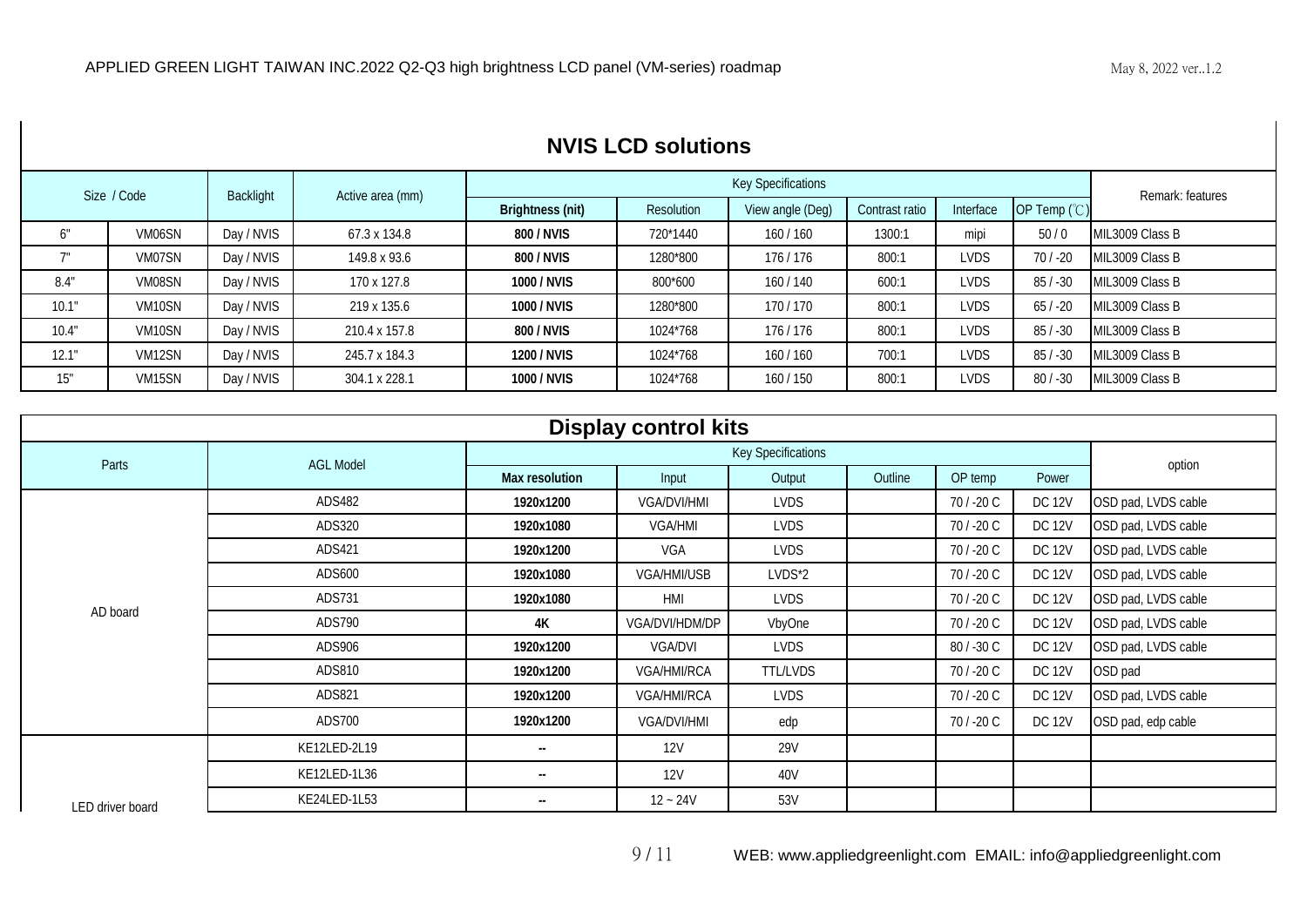| the control of the state of the | KE24LED2L53        | <b>STATE</b> | $12 - 24V$ | 53V      |  |  |
|---------------------------------|--------------------|--------------|------------|----------|--|--|
|                                 | KE24LED1L120       | <b>STATE</b> | 24V        | 120~150V |  |  |
|                                 | 21.501320<br>– LZI | <b>STATE</b> | 24V        | 120~150V |  |  |

| Standard touch module: 4.3"~43" |                   |                    |                     |                   |                      |                        |             |                 |  |  |  |
|---------------------------------|-------------------|--------------------|---------------------|-------------------|----------------------|------------------------|-------------|-----------------|--|--|--|
| <b>Size</b>                     | <b>Resolution</b> | AGL module code    | TP type / interface | Brightness (nits) | Active Area (mm)     | Module outline (mm/CG) | Interface   | Option          |  |  |  |
| 4.3"w                           | 480x272           | VM04B3 VxR1        | 4 wire resistence   | 300/800           | $95.0 \times 53.7$   | $105.5 \times 67.2$    | <b>RGB</b>  |                 |  |  |  |
| 7"w                             | 800x480           | VM07B1 VxR1        | 4 wire resistence   | 400/1000          | $154.1 \times 85.9$  | $164.9 \times 100.0$   | RGB/LVDS    |                 |  |  |  |
| 7"w                             | 800x480           | VM07B1 VxP1        | P-CAP               | 400/1000          | $154.1 \times 85.9$  | $164.9 \times 100.0$   | RGB/LVDS    |                 |  |  |  |
| 7"w                             | 1024x600          | VM07B5 VxR1        | 4 wire resistence   | 400/800           | $154.2 \times 85.9$  | $164.9 \times 100.0$   | <b>LVDS</b> |                 |  |  |  |
| 7"w                             | 1024x600          | VM07B5 VxP1        | P-CAP               | 400/900           | $153.6 \times 90.0$  | 177.0 x 125.8          | <b>LVDS</b> |                 |  |  |  |
| 7"w                             | 1280x800          | VM07B6 VxP1        | P-CAP               | 250/500/1200      | $149.7 \times 93.6$  | 160.0x120.0            | <b>LVDS</b> |                 |  |  |  |
| 8"                              | 800x600           | VM08B1 VxP1        | P-CAP               | 200/400/800       | $162.0 \times 121.5$ | 183.0×141.0            | RGB / LVDS  |                 |  |  |  |
| 8"                              | 800x600           | VM08B1 VxR1        | 4 wire resistence   | 200/400/800       | 162.0×121.5          | 183.0×141.0            | RGB/LVDS    |                 |  |  |  |
| $10.1$ "w $(16:10)$             | 1280x800          | VM10B1 VxP1        | P-CAP               | 400/900           | 217.0×135.6          | 256.7 x 166.4          | <b>LVDS</b> |                 |  |  |  |
| 10.1"w                          | 1024x600          | VM10B8 VxP1        | P-CAP               | 400/800/1200      | 222.7 x 125.3        | 255.7x162.3            | <b>LVDS</b> |                 |  |  |  |
| 10.4"                           | 800x600           | VM10B5 VxR1        | 4 wire resistence   | 400/1000/1500     | $211.2 \times 158.4$ | $243.0 \times 184.0$   | <b>LVDS</b> |                 |  |  |  |
| 10.4"                           | 800x600           | <b>VM10B5 VxP1</b> | P-CAP               | 400/1000/1500     | $211.2 \times 158.4$ | 255.4x202.8            | <b>LVDS</b> |                 |  |  |  |
| 10.4"                           | 1024x768          | VM10B6 VxP1        | P-CAP               | 400/1100          | $210.4 \times 157.8$ | 255.4x202.8            | <b>LVDS</b> |                 |  |  |  |
| 12.1"                           | 800x600           | <b>VM12B1 VxR1</b> | 5 wire resistence   | 300/800/1500      | 246.0x184.5          | 279.0x209.0            | <b>LVDS</b> |                 |  |  |  |
| 12.1                            | 1024x768          | VM12B3 VxR1        | 5 wire resistence   | 500/800/1300      | 245.76x184.3         | 260.5x204.0            | <b>LVDS</b> |                 |  |  |  |
| 12.1                            | 1024x768          | <b>VM12B3 VxP1</b> | P-CAP               | 500/1000/1500     | 245.76x184.3         | 286.8x225.3            | <b>LVDS</b> | (option) 6mm CG |  |  |  |
| 12.1"w                          | 1280x800          | <b>VM12B5 VxP1</b> | P-CAP               | 500/1000/1500     | $231.1 \times 163.2$ | 283.5x192.0            | <b>LVDS</b> |                 |  |  |  |
| 13.3"w                          | 1920x1080         | VM13B4 VxP1        | P-CAP               | 500/1000          | 293.8 x 165.2        | 325.8 x 208.0          | <b>EDP</b>  |                 |  |  |  |
| 14"w                            | 1920x1080         | VM14B2 VxP1        | P-CAP               | 500/1000          | 309.3 x 174.0        | 334.3 x 218.0          | <b>EDP</b>  |                 |  |  |  |
| 15"                             | 1024x768          | VM15BA VxR1        | 5 wire resistence   | 250/800/1200      | 304.1 x 228.1        | 326.5x253.5            | <b>LVDS</b> |                 |  |  |  |
| 15"                             | 1024x768          | VM15BA VxP1        | P-CAP               | 300/900/1300      | 304.1 x 228.1        | 359.0x273.5            | <b>LVDS</b> | (option) 6mm CG |  |  |  |
| 15.6"w                          | 1366x7689         | VM15B4 VxP1        | P-CAP               | 200/600/900/1300  | 344.2 x193.5         | 391.0x250.0            | <b>LVDS</b> | (option) 6mm CG |  |  |  |
| 15.6"w                          | 1920x1080         | VM15B1 VxP1        | P-CAP               | 200/800           | 344.1 x 193.6        | 386.8x237.1            | edp         |                 |  |  |  |
| 15.6"w                          | 1920x1080         | <b>VM15B9 VxP1</b> | P-CAP               | 200/900/1500      | 344.1 X 193.5        | 391.0x250.0            | <b>LVDS</b> | (option) 6mm CG |  |  |  |

10 / 11 WEB: www.appliedgreenlight.com EMAIL: info@appliedgreenlight.com